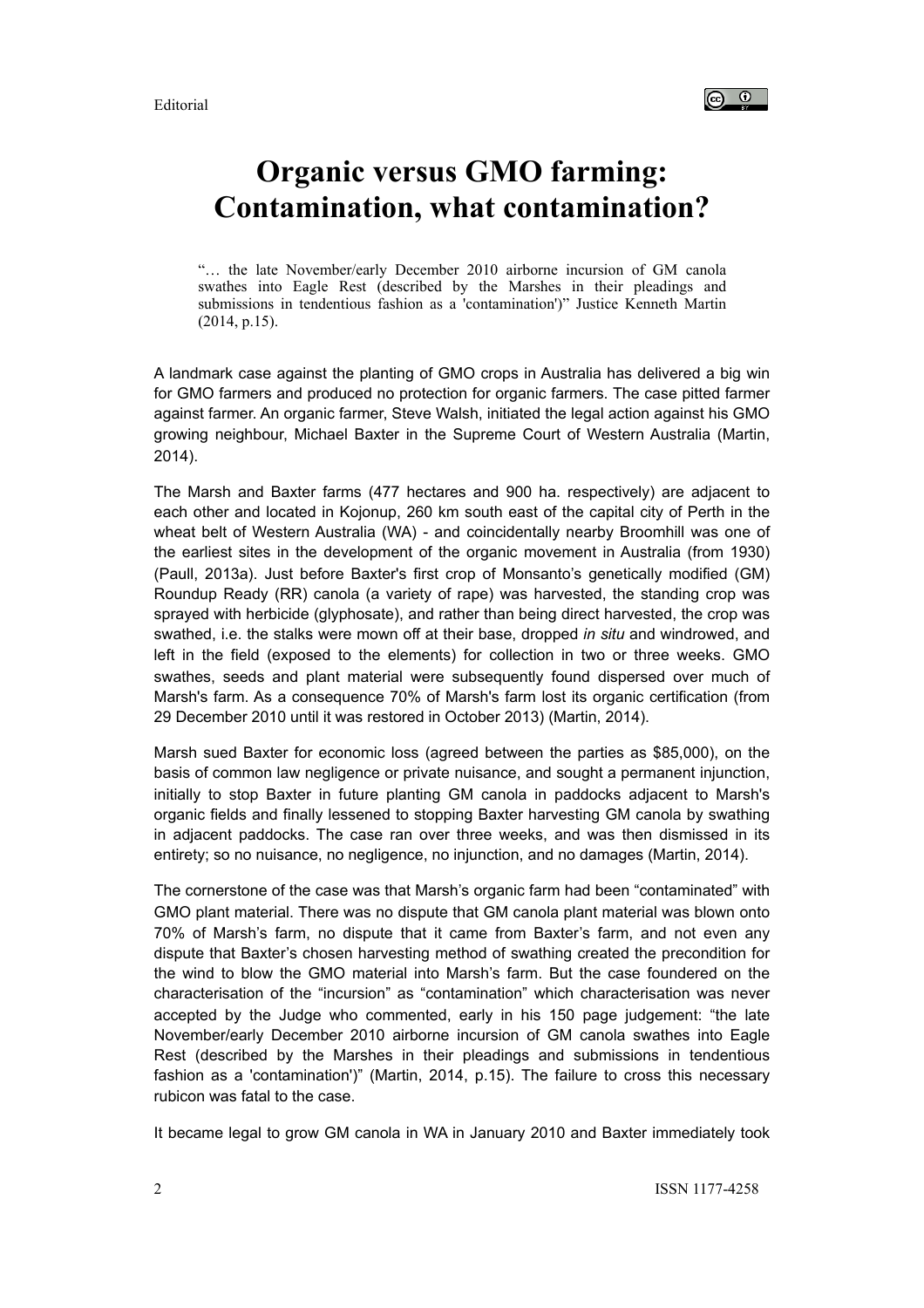up the option to plant a crop. Subsequently: "Mr Marsh then describes the asserted 'contamination' of a number of the Eagle Rest paddocks in late November/early December 2010, by a discovered presence of some 245 cut GM canola swathes which he found scattered across some Eagle Rest paddocks (Martin, 2014, p.81).

Marsh notified his organic certifier the National Association for Sustainable Agriculture Australia (NASAA) and its certification arm NASAA Certified Organic (NCO): "Mr Marsh's first communication to Ms Goldfinch told her there was 'substantial contamination' from 'neighbours swathed GM Canola crop ... up to 800 metres inside the boundary'. His second fax revised this to 'an area up to 1.2km from GM boundary into our property by 1.6km wide ... approximately 160 Ha', including 'hundreds of swathed GM plants and thousands of seeds spread across our land'" (Martin, 2014, p.25).

Following on from those faxes from Marsh: "According to documentation produced in December 2010 by the senior executive certification decision-maker for NCO (Ms Stephanie Goldfinch), NASAA standard 3.2.9 was invoked to support first the initial suspension, then the decertification of Eagle Rest paddocks 7 - 13. Those paddocks were assessed by NCO as being 'contaminated' by GMOs, raising the underlying question as to what actually had constituted the 'contamination,' for the purposes of the National Standard and the NASAA standards" (Martin, 2014, p.48).

The decertification of most of the Marsh farm followed: "NCO's suspension (on 10 December 2010) of paddocks 7 - 10, 12 and 13 of Eagle Rest, was followed (on 29 December 2010) by the decertification of those same paddocks plus paddock 11 (in all, approximately 70% of the area of Eagle Rest). This contractual sanction was imposed by NCO, on the basis of Eagle Rest's then asserted 'contamination by [Genetically Modified Organisms]'. Unhelpfully, there is no definition of 'contamination' or of 'genetic contamination' found in the NASAA standards or, for that matter, in the National Standards" (Martin, 2014, pp.47-48), whereas contamination is "defined in IFOAM standards as: Contact of organic product or land with a substance prohibited for organic production or handling" (p.58).

The Judge declared that: "Much of the difficulty for Ms Goldfinch (and for that matter for Mr Marsh) seemed to stem from the fact that the term 'contamination' is not defined in the National Standards or in the NASAA standards. Hence, a hypothetical example put to Ms Goldfinch of a GM canola swathe transiently landing on a sheep's back as effectively a source of contamination of the sheep produced interesting evidence" (Martin, 2014, p. 118). It is tempting to speculate that if there was an 'incursion' of sand into the judge's favourite breakfast spread might he perhaps determine that his vegemite, or whatever, was indeed contaminated - without reference to a dictionary, a definition or a standard?

However, as the Judge declared: "courts resolve litigation exclusively on the basis of the state of the evidence led before the court ... In this trial, the Marshes did not prove or even seek to prove that a swathed canola plant with attached seed pods and with viable canola seed in the seed pods is in any way toxic, harmful or otherwise dangerous to humans, animals or to land. No evidence was led to that end. The trial evidence was overwhelmingly the other way ... it was not contended in this trial that any adverse physical consequences had ever been suffered by humans, animals or by the land (ie, at Eagle Rest) by reason of the airborne incursion on the wind of approximately 245 GM